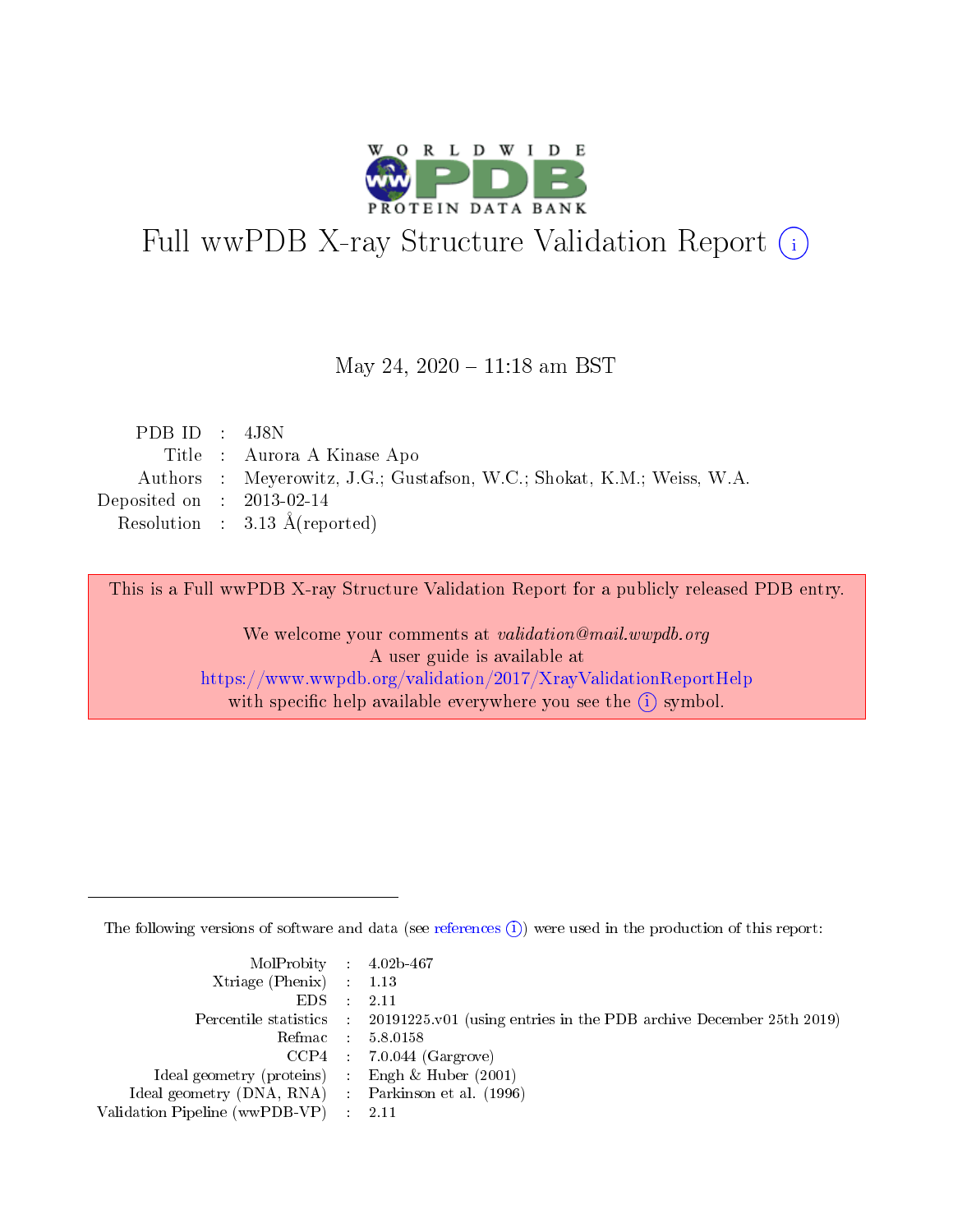# 1 [O](https://www.wwpdb.org/validation/2017/XrayValidationReportHelp#overall_quality)verall quality at a glance  $(i)$

The following experimental techniques were used to determine the structure: X-RAY DIFFRACTION

The reported resolution of this entry is 3.13 Å.

Percentile scores (ranging between 0-100) for global validation metrics of the entry are shown in the following graphic. The table shows the number of entries on which the scores are based.



| Metric                | Whole archive<br>$(\#\text{Entries})$ | Similar resolution<br>$(\#\text{Entries},\,\text{resolution}\,\,\text{range}(\textup{\AA}))$ |
|-----------------------|---------------------------------------|----------------------------------------------------------------------------------------------|
| $R_{free}$            | 130704                                | $1626$ $(3.\overline{18-3.10)}$                                                              |
| Clashscore            | 141614                                | $1735(3.18-3.10)$                                                                            |
| Ramachandran outliers | 138981                                | $\overline{1677 (3.18-3.10)}$                                                                |
| Sidechain outliers    | 138945                                | $1677(3.18-3.10)$                                                                            |
| RSRZ outliers         | 127900                                | $1588(3.18-3.10)$                                                                            |

The table below summarises the geometric issues observed across the polymeric chains and their fit to the electron density. The red, orange, yellow and green segments on the lower bar indicate the fraction of residues that contain outliers for  $>=3, 2, 1$  and 0 types of geometric quality criteria respectively. A grey segment represents the fraction of residues that are not modelled. The numeric value for each fraction is indicated below the corresponding segment, with a dot representing fractions  $\epsilon=5\%$  The upper red bar (where present) indicates the fraction of residues that have poor fit to the electron density. The numeric value is given above the bar.

| Mol | Chain  | $\vert$ Length | Quality of chain |     |                 |
|-----|--------|----------------|------------------|-----|-----------------|
|     | А      | 279            | $\%$<br>76%      | 17% | 5%<br>$\bullet$ |
|     | В      | 279            | 2%<br>80%        | 14% | .5%             |
|     | $\cap$ | 279            | $\%$<br>82%      | 13% | $.5\%$          |
|     |        | 279            | $\%$<br>81%      | 14% | $.5\%$          |

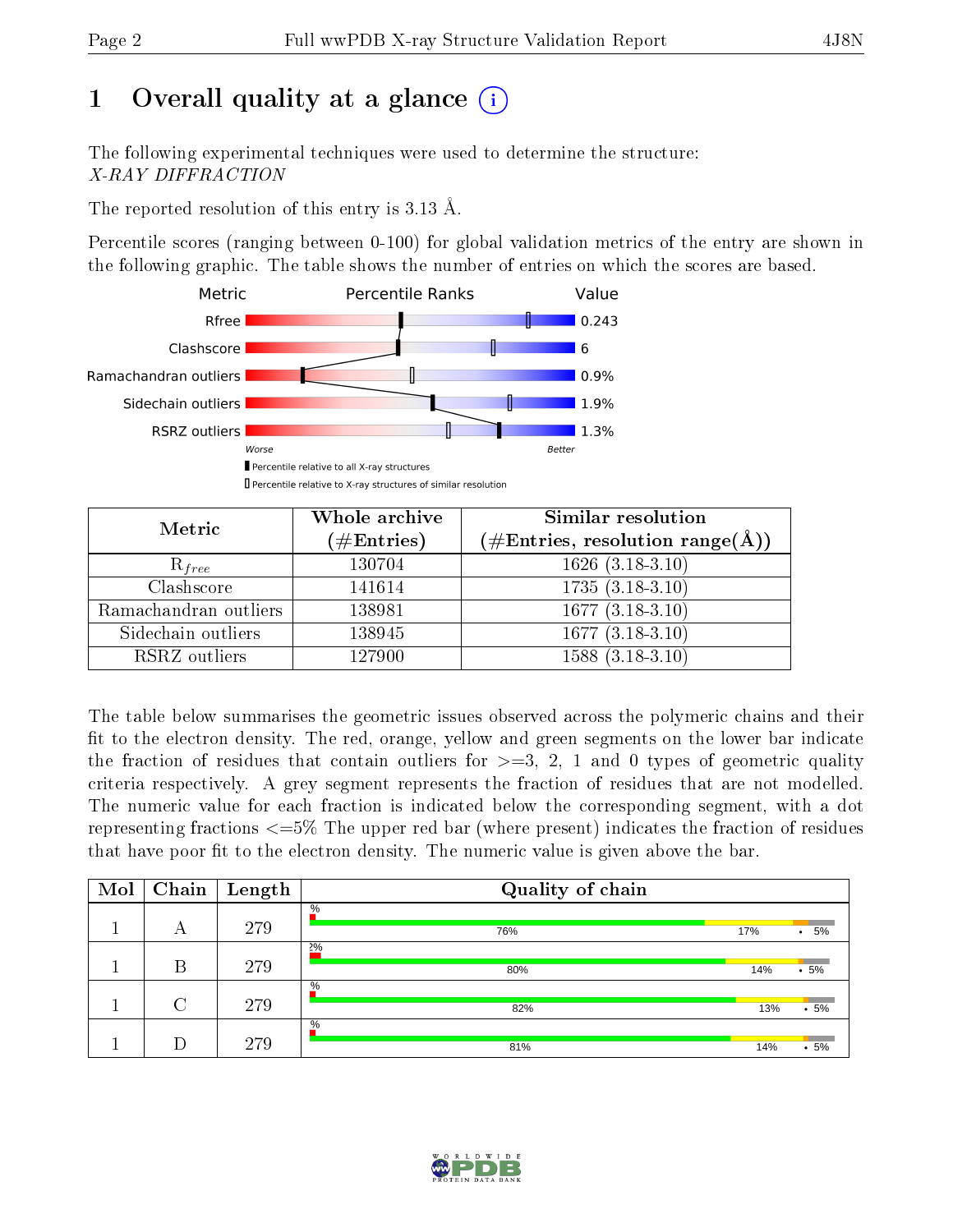# 2 Entry composition (i)

There are 2 unique types of molecules in this entry. The entry contains 17546 atoms, of which 8807 are hydrogens and 0 are deuteriums.

In the tables below, the ZeroOcc column contains the number of atoms modelled with zero occupancy, the AltConf column contains the number of residues with at least one atom in alternate conformation and the Trace column contains the number of residues modelled with at most 2 atoms.

| Mol | ${\rm Chain}$ | <b>Residues</b> |       | Atoms         |      |     |     | ZeroOcc | $\text{AltConf}$ Trace |   |                  |
|-----|---------------|-----------------|-------|---------------|------|-----|-----|---------|------------------------|---|------------------|
|     |               | 266             | Total | $\mathcal{C}$ | H    | N   |     | S       |                        | U | 0                |
|     | А             |                 | 4390  | 1403          | 2205 | 387 | 389 | -6      |                        |   |                  |
|     | B             | 266             | Total | $\mathcal{C}$ | Η    | N   |     | S       |                        |   | $\left( \right)$ |
|     |               |                 | 4390  | 1403          | 2205 | 387 | 389 | -6      |                        |   |                  |
|     | $\rm C$       | 266             | Total | $\mathcal{C}$ | Н    | N   |     | S       |                        | 0 | 0                |
|     |               |                 | 4390  | 1403          | 2205 | 387 | 389 | -6      |                        |   |                  |
|     |               | 265             | Total | $\rm C$       | Η    | N   |     | S       |                        |   | 0                |
|     |               |                 | 4368  | 1397          | 2192 | 385 | 388 | -6      |                        |   |                  |

Molecule 1 is a protein called Aurora kinase A.

There are 4 discrepancies between the modelled and reference sequences:

| Chain        |     | Residue   Modelled | $\overline{\phantom{a}}$ Actual | Comment | <b>Reference</b>                                           |
|--------------|-----|--------------------|---------------------------------|---------|------------------------------------------------------------|
| А            | 287 | A SP               | <b>THR</b>                      |         | CONFLICT   UNP 014965                                      |
| R            | 287 | A SP               | THR.                            |         | CONFLICT   UNP 014965                                      |
| $\cap$       | 287 | A SP               | THR                             |         | $\overline{CONFLICT}$ $\overline{CIV}$ $\overline{O14965}$ |
| $\mathbf{L}$ | 287 | A SP               | THR.                            |         | CONFLICT   UNP 014965                                      |

• Molecule 2 is water.

| Mol | $Chain   Residues$ | Atoms   | ZeroOcc   AltConf |
|-----|--------------------|---------|-------------------|
|     |                    | Total O |                   |
| റ   |                    | Total O |                   |
|     |                    | Total O |                   |

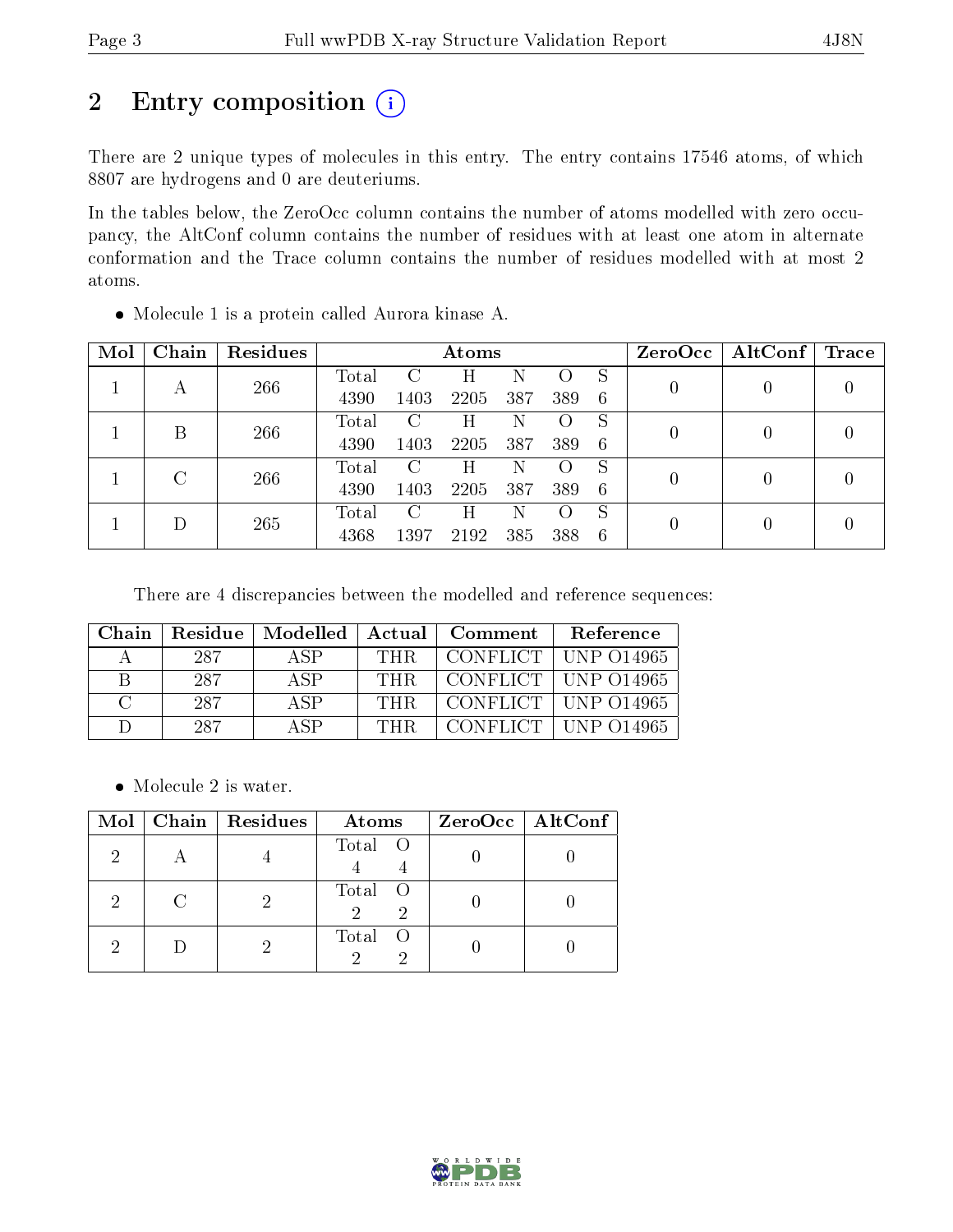# 3 Residue-property plots  $(i)$

These plots are drawn for all protein, RNA and DNA chains in the entry. The first graphic for a chain summarises the proportions of the various outlier classes displayed in the second graphic. The second graphic shows the sequence view annotated by issues in geometry and electron density. Residues are color-coded according to the number of geometric quality criteria for which they contain at least one outlier: green  $= 0$ , yellow  $= 1$ , orange  $= 2$  and red  $= 3$  or more. A red dot above a residue indicates a poor fit to the electron density (RSRZ  $> 2$ ). Stretches of 2 or more consecutive residues without any outlier are shown as a green connector. Residues present in the sample, but not in the model, are shown in grey.



• Molecule 1: Aurora kinase A

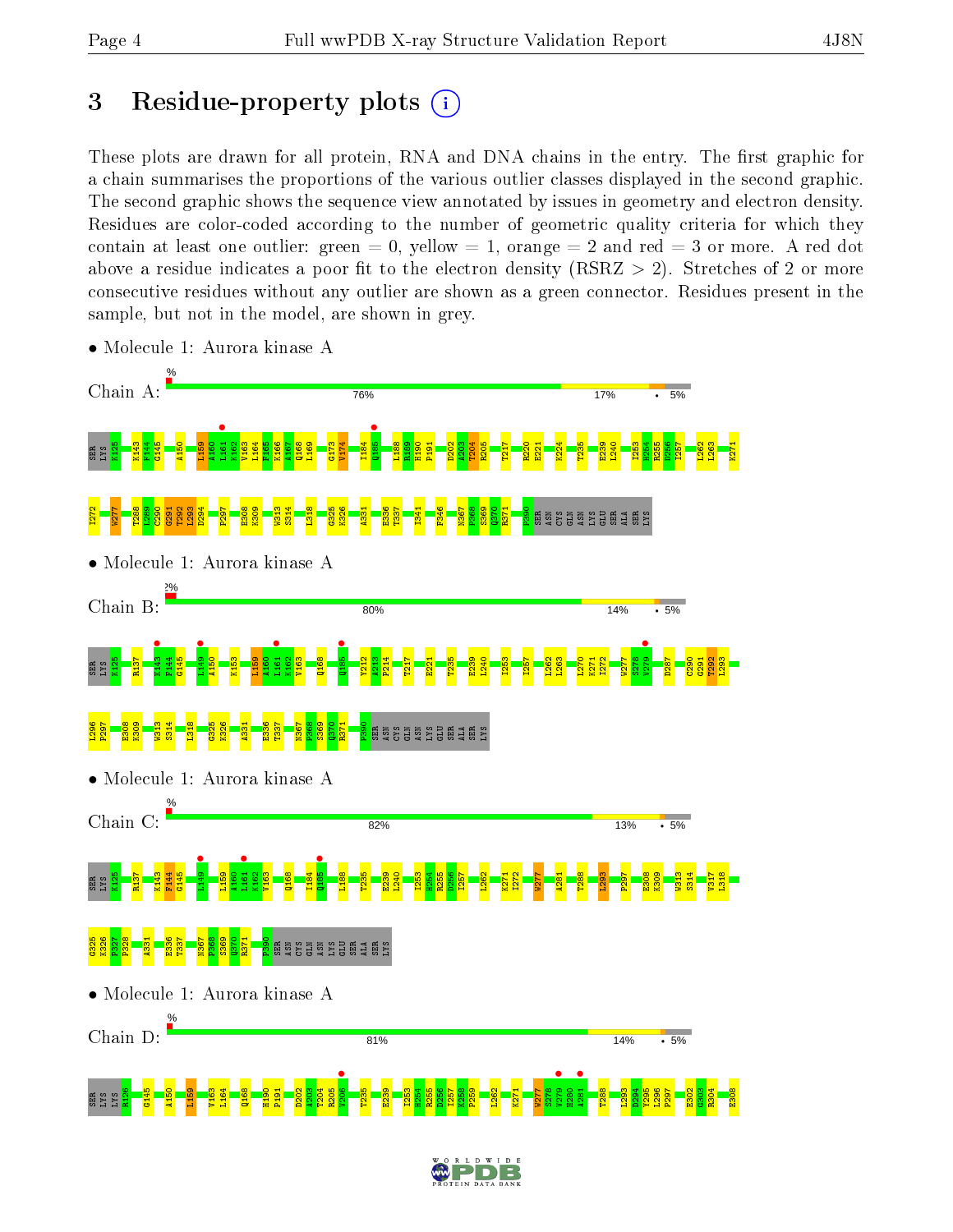

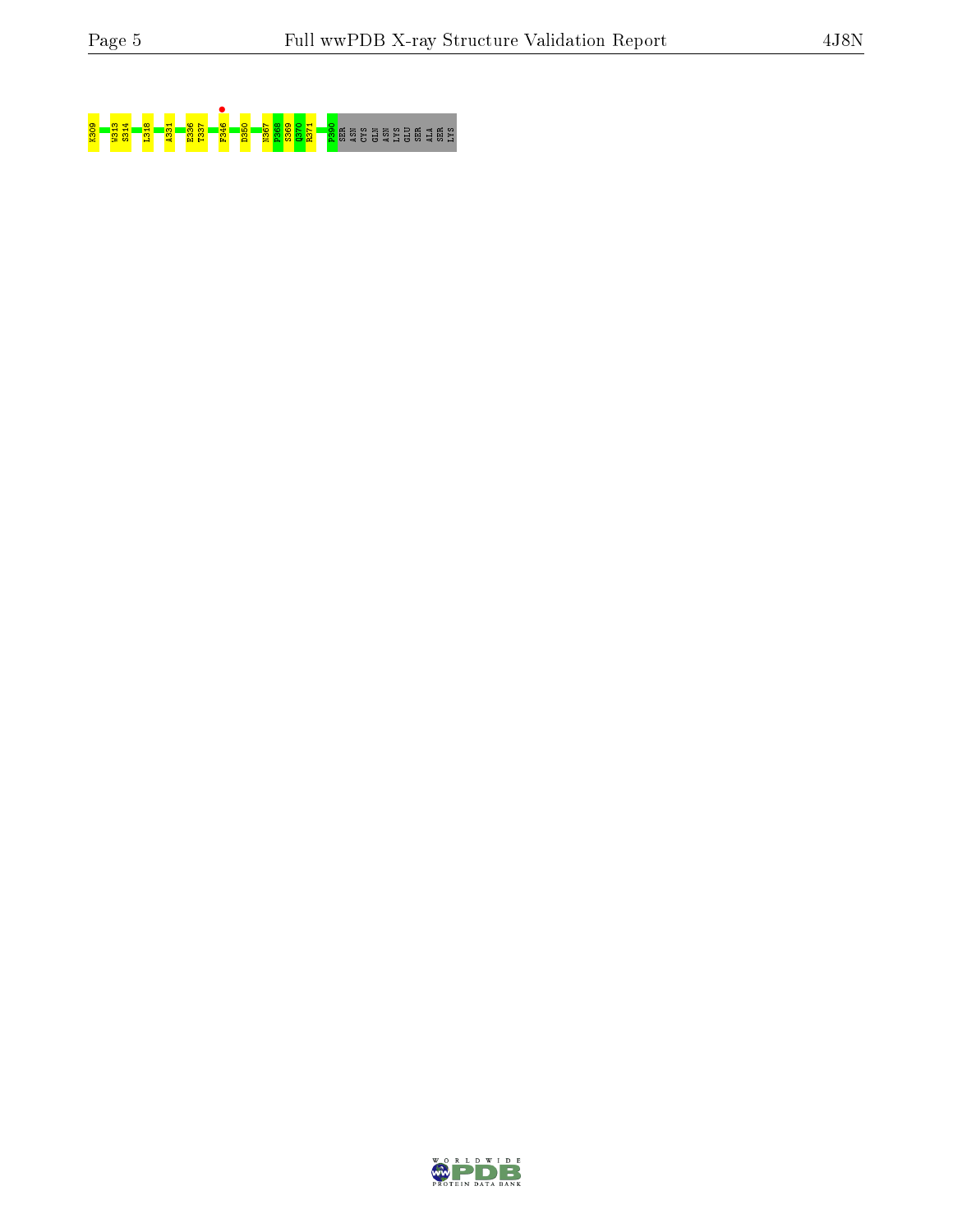# 4 Data and refinement statistics  $(i)$

| Property                                                             | Value                                             | Source     |
|----------------------------------------------------------------------|---------------------------------------------------|------------|
| Space group                                                          | $\overline{P}31$                                  | Depositor  |
| Cell constants                                                       | $83.78\text{\AA}$<br>171.78Å<br>83.78Å            |            |
| a, b, c, $\alpha$ , $\beta$ , $\gamma$                               | $90.00^{\circ}$ $120.00^{\circ}$<br>$90.00^\circ$ | Depositor  |
| Resolution $(\AA)$                                                   | $\overline{44.95}$ - 3.13                         | Depositor  |
|                                                                      | 44.95<br>$-3.13$                                  | <b>EDS</b> |
| % Data completeness                                                  | $99.8(44.95-3.13)$                                | Depositor  |
| (in resolution range)                                                | 97.1 (44.95-3.13)                                 | <b>EDS</b> |
| $R_{merge}$                                                          | 0.06                                              | Depositor  |
| $\overline{\mathbf{R}}_{\underline{sym}}$                            | (Not available)                                   | Depositor  |
| $\sqrt{I/\sigma(I)} > 1$                                             | $4.28$ (at 3.12Å)                                 | Xtriage    |
| Refinement program                                                   | PHENIX 1.8 1069                                   | Depositor  |
|                                                                      | $0.184$ , $0.234$                                 | Depositor  |
| $R, R_{free}$                                                        | 0.196<br>0.243<br>$\sim$                          | DCC        |
| $R_{free}$ test set                                                  | 2033 reflections $(8.59\%)$                       | wwPDB-VP   |
| Wilson B-factor $(A^2)$                                              | 93.6                                              | Xtriage    |
| Anisotropy                                                           | 0.012                                             | Xtriage    |
| Bulk solvent $k_{sol}(e/\mathring{A}^3)$ , $B_{sol}(\mathring{A}^2)$ | $0.38$ , 64.2                                     | <b>EDS</b> |
| L-test for twinning <sup>2</sup>                                     | $< L >$ = 0.52, $< L^2 >$ = 0.36                  | Xtriage    |
|                                                                      | $0.480$ for $-h,-k,l$                             |            |
| Estimated twinning fraction                                          | $0.487$ for h,-h-k,-l                             | Xtriage    |
|                                                                      | $0.488$ for $-k,-h,-l$                            |            |
| $F_o, F_c$ correlation                                               | 0.95                                              | <b>EDS</b> |
| Total number of atoms                                                | 17546                                             | wwPDB-VP   |
| Average B, all atoms $(A^2)$                                         | 114.0                                             | wwPDB-VP   |

Xtriage's analysis on translational NCS is as follows: The largest off-origin peak in the Patterson function is  $4.32\%$  of the height of the origin peak. No significant pseudotranslation is detected.

<sup>&</sup>lt;sup>2</sup>Theoretical values of  $\langle |L| \rangle$ ,  $\langle L^2 \rangle$  for acentric reflections are 0.5, 0.333 respectively for untwinned datasets, and 0.375, 0.2 for perfectly twinned datasets.



<span id="page-5-1"></span><span id="page-5-0"></span><sup>1</sup> Intensities estimated from amplitudes.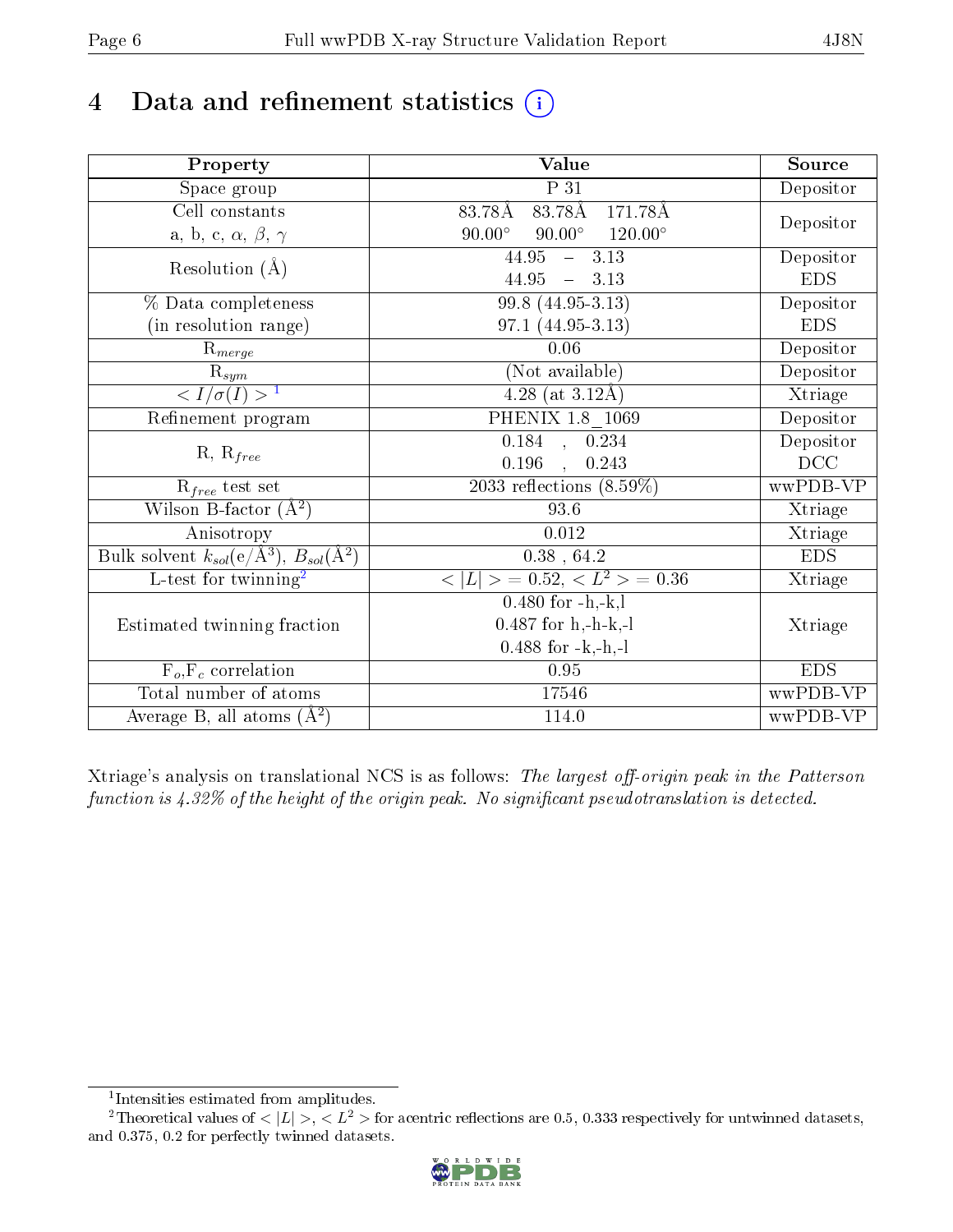# 5 Model quality  $(i)$

# 5.1 Standard geometry  $\overline{()}$

The Z score for a bond length (or angle) is the number of standard deviations the observed value is removed from the expected value. A bond length (or angle) with  $|Z| > 5$  is considered an outlier worth inspection. RMSZ is the root-mean-square of all Z scores of the bond lengths (or angles).

| Mol          | Chain  |      | Bond lengths    | Bond angles |             |
|--------------|--------|------|-----------------|-------------|-------------|
|              |        | RMSZ | $\# Z  > 5$     | RMSZ        | # $ Z  > 5$ |
| $\mathbf{1}$ |        | 0.29 | 0/2240          | 0.52        | 0/3027      |
| $\mathbf{1}$ | R      | 0.26 | 0/2240          | 0.48        | 0/3027      |
| $\mathbf{1}$ | $\cap$ | 0.26 | 0/2240          | 0.48        | 0/3027      |
| 1.           | $\Box$ | 0.26 | 0/2231          | 0.49        | /3016       |
| AH           | АH     | 0.27 | $^{\prime}8951$ | 0.49        | 12097       |

There are no bond length outliers.

There are no bond angle outliers.

There are no chirality outliers.

There are no planarity outliers.

### 5.2 Too-close contacts  $\overline{a}$

In the following table, the Non-H and H(model) columns list the number of non-hydrogen atoms and hydrogen atoms in the chain respectively. The H(added) column lists the number of hydrogen atoms added and optimized by MolProbity. The Clashes column lists the number of clashes within the asymmetric unit, whereas Symm-Clashes lists symmetry related clashes.

| Mol | Chain  | Non-H | H (model) | H(added) | <b>Clashes</b> | <b>Symm-Clashes</b> |
|-----|--------|-------|-----------|----------|----------------|---------------------|
|     | A      | 2185  | 2205      | 2195     | 39             |                     |
|     | Β      | 2185  | 2205      | 2195     | 25             |                     |
|     | C      | 2185  | 2205      | 2195     | 25             |                     |
|     | I)     | 2176  | 2192      | 2182     | 29             |                     |
| ച   | А      |       |           |          |                |                     |
| 2   | $\cap$ | ച     |           |          | ച              |                     |
| 2   | Ð      | ച     |           |          |                |                     |
|     | All    | 8739  | 8807      | 8767     | 111            |                     |

The all-atom clashscore is defined as the number of clashes found per 1000 atoms (including hydrogen atoms). The all-atom clashscore for this structure is 6.

All (111) close contacts within the same asymmetric unit are listed below, sorted by their clash

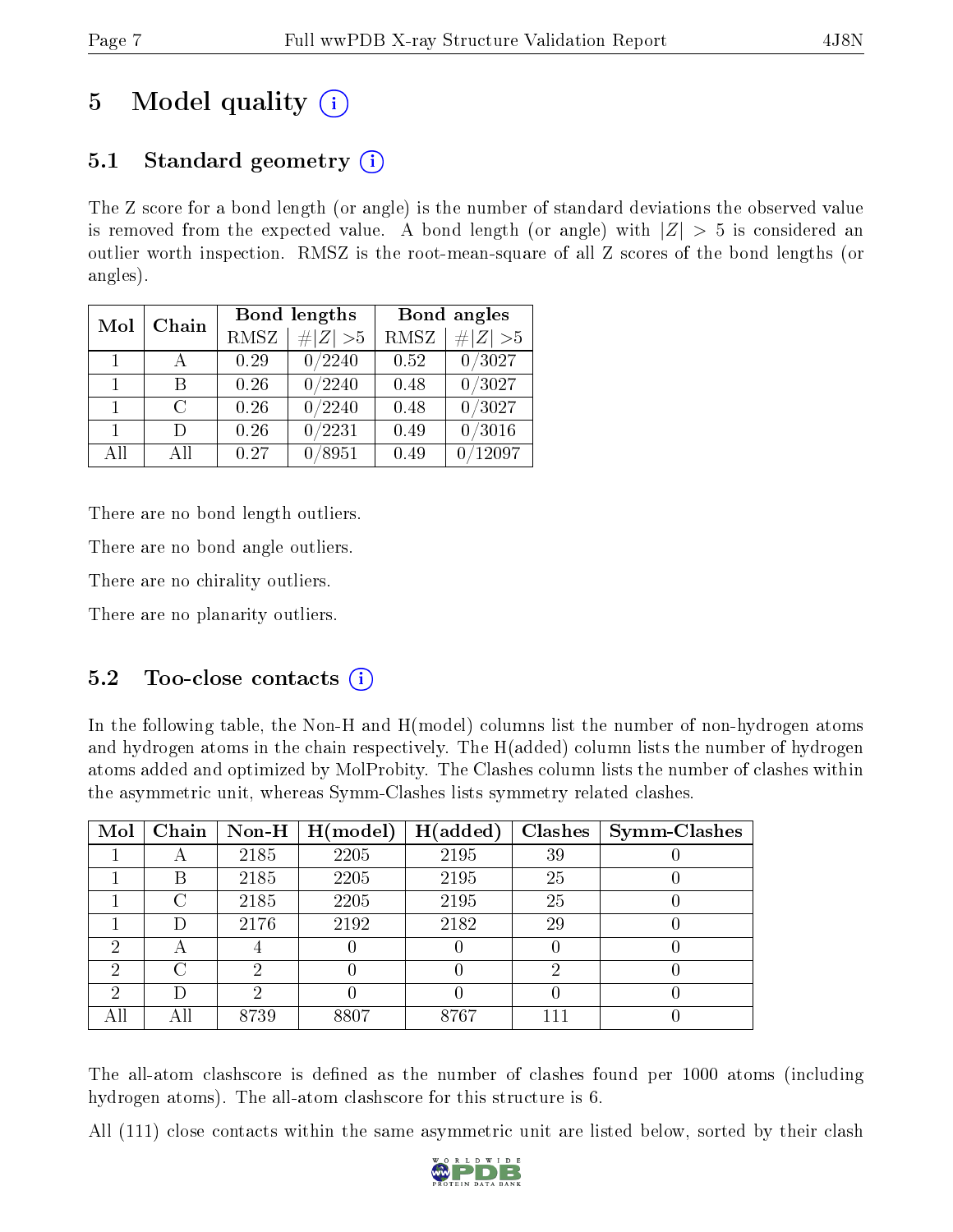magnitude.

| Atom-1                               | Atom-2              | Interatomic         | Clash           |
|--------------------------------------|---------------------|---------------------|-----------------|
|                                      |                     | $(\AA)$<br>distance | overlap $(\AA)$ |
| 1:A:173:GLY:O                        | 1:A:174:VAL:HG22    | 1.53                | 1.09            |
| 1:C:367:ASN:OD1                      | 1:C:369:SER:OG      | 1.99                | 0.80            |
| 1:B:367:ASN:OD1                      | 1:B:369:SER:OG      | 2.01                | 0.79            |
| 1: A:173: GLY:O                      | 1:A:174:VAL:CG2     | 2.33                | 0.75            |
| 1: D: 367: ASN: OD1                  | 1: D: 369: SER: OG  | 2.04                | 0.74            |
| 1: A:367: ASN:OD1                    | 1: A:369: SER:OG    | 2.04                | 0.73            |
| 1:B:262:LEU:HD11                     | 1:B:318:LEU:HD21    | 1.71                | 0.72            |
| 1: D: 262: LEU: HD11                 | 1:D:318:LEU:HD21    | 1.72                | 0.71            |
| 1:C:262:LEU:HD11                     | 1:C:318:LEU:HD21    | 1.74                | 0.69            |
| 1:A:262:LEU:HD11                     | 1:A:318:LEU:HD21    | 1.75                | 0.68            |
| 1: D: 255: ARG: NH1                  | 1: D: 277: TRP: O   | 2.29                | 0.66            |
| 1:A:202:ASP:HB3                      | 1: A:204:THR:O      | 1.96                | 0.65            |
| 1:C:255:ARG:NH1                      | 1:C:277:TRP:O       | 2.32                | 0.63            |
| 1:A:293:LEU:O                        | 1: A:341: ILE: HDI1 | 1.99                | 0.62            |
| 1: B:291: GLY:O                      | 1:B:292:THR:HB      | 2.01                | 0.61            |
| 1: D: 202: ASP: HB3                  | 1: D:204:THR:O      | 2.00                | 0.60            |
| 1:A:169:LEU:O                        | 1: A:173: GLY:O     | 2.21                | 0.57            |
| 1: A:290:CYS:SG                      | 1:A:291:GLY:N       | 2.76                | 0.57            |
| 1: A:204:THR:C                       | 1:A:205:ARG:HG3     | 2.25                | 0.57            |
| 1:C:143:LYS:O                        | 1:C:144:PHE:HB2     | 2.06                | 0.56            |
| 1:C:309:LYS:NZ                       | 1:C:371:ARG:O       | 2.36                | 0.56            |
| $1: D: 204: \overline{\text{THR}:C}$ | 1: D: 205: ARG: HG3 | 2.27                | 0.54            |
| 1: B:290: CYS:SG                     | 1:B:291:GLY:N       | 2.80                | 0.54            |
| 1: A:293:LEU:HD12                    | 1:A:293:LEU:H       | 1.74                | 0.52            |
| 1:C:257:ILE:HG22                     | 1:C:318:LEU:HD22    | 1.91                | 0.52            |
| 1: A:145: GLY:HA3                    | 1:A:163:VAL:O       | 2.10                | 0.51            |
| 1:C:143:LYS:O                        | 1:C:144:PHE:CB      | 2.58                | 0.51            |
| 1: D: 302: GLU: OE2                  | 1:D:304:ARG:NH1     | 2.39                | 0.51            |
| 1:C:144:PHE:N                        | 2:C:502:HOH:O       | 2.36                | 0.51            |
| 1:B:309:LYS:NZ                       | 1: B:371: ARG:O     | 2.45                | 0.49            |
| 1:A:255:ARG:NH1                      | 1:A:277:TRP:O       | 2.45                | 0.49            |
| 1: A:253: ILE: CG2                   | 1:A:308:GLU:HA      | 2.42                | 0.49            |
| 1:B:145:GLY:HA3                      | 1:B:163:VAL:O       | 2.12                | 0.49            |
| 1: D: 257: ILE: HG22                 | 1:D:318:LEU:HD22    | 1.94                | 0.49            |
| 1:A:331:ALA:HB3                      | 1: A: 337: THR: OG1 | 2.12                | 0.49            |
| 1: A:346: PHE: CZ                    | 1:C:137:ARG:HB3     | 2.47                | 0.49            |
| 1: A: 336: GLU: CD                   | 1:D:336:GLU:CD      | 2.71                | 0.49            |
| 1:C:253:ILE:CG2                      | 1:C:308:GLU:HA      | 2.44                | 0.48            |
| 1:B:253:ILE:CG2                      | 1:B:308:GLU:HA      | 2.43                | 0.48            |
| 1: D: 145: GLY: HA3                  | 1: D: 163: VAL: O   | 2.14                | 0.48            |
| 1:D:331:ALA:HB3                      | 1: D: 337: THR: OG1 | 2.14                | 0.48            |

Continued on next page...

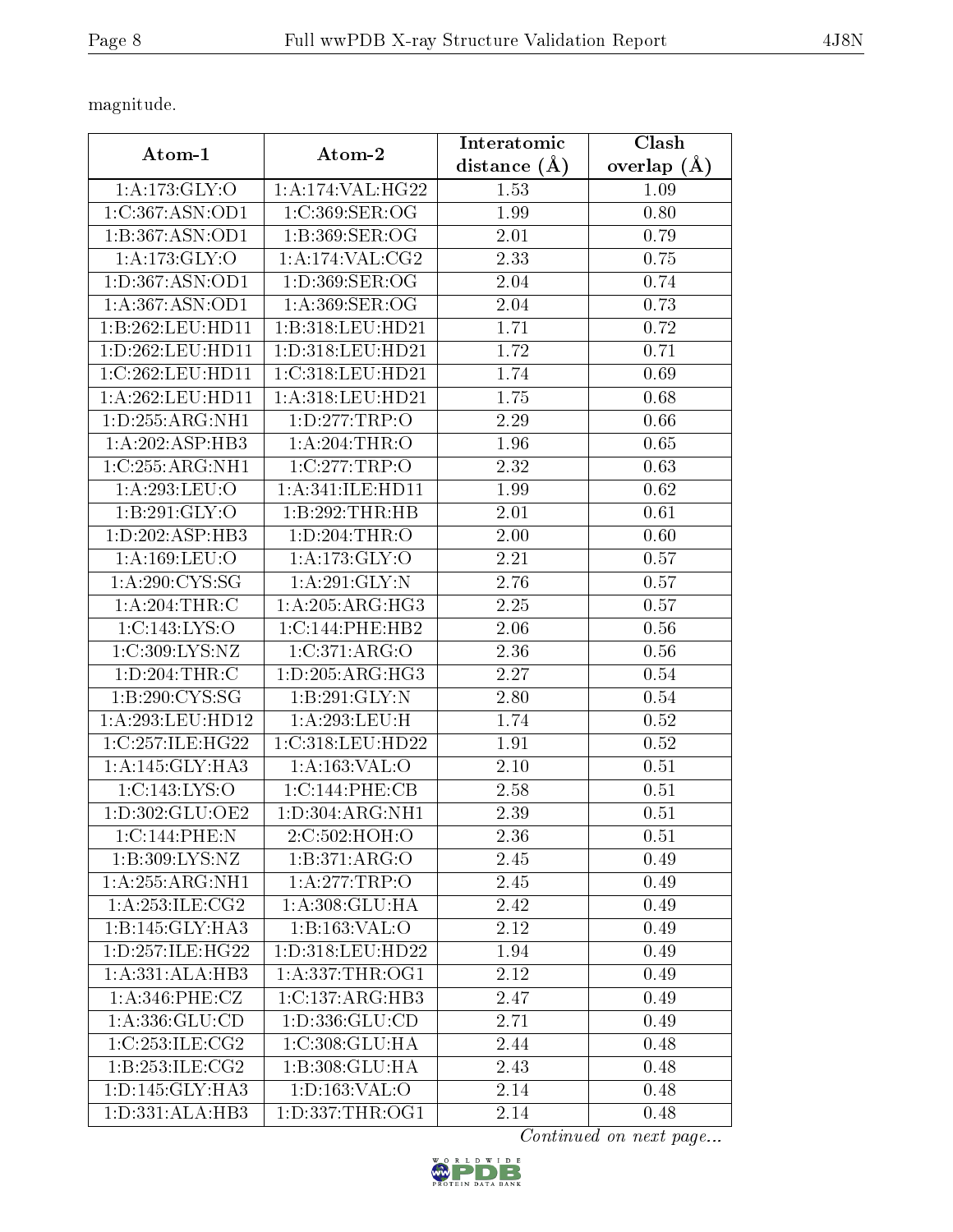| Communica from precious page |                      | Interatomic    | Clash         |
|------------------------------|----------------------|----------------|---------------|
| Atom-1                       | Atom-2               | distance $(A)$ | overlap $(A)$ |
| 1:A:293:LEU:O                | 1: A:341: ILE: CD1   | 2.61           | 0.48          |
| 1:C:293:LEU:H                | 1:C:293:LEU:CD1      | 2.27           | 0.48          |
| 1:B:257:ILE:HG22             | 1:B:318:LEU:HD22     | 1.96           | 0.48          |
| 1:B:293:LEU:HB3              | 1:B:296:LEU:HD12     | 1.96           | 0.47          |
| 1:B:168:GLN:N                | 1:B:168:GLN:OE1      | 2.48           | 0.47          |
| 1:C:235:THR:O                | 1:C:239:CLU:HG3      | 2.15           | 0.47          |
| 1: A: 336: GLU: OE1          | 1: D: 336: GLU: OE1  | 2.33           | 0.47          |
| 1: D: 253: ILE: CG2          | 1: D: 308: GLU: HA   | 2.45           | 0.47          |
| 1:D:293:LEU:HB3              | 1:D:296:LEU:HD12     | 1.97           | 0.47          |
| 1: A:291: GLY:O              | 1:A:292:THR:HB       | 2.16           | 0.46          |
| 1:C:331:ALA:HB1              | 1:C:336:GLU:OE1      | 2.15           | 0.46          |
| 1: A:297: PRO:HB3            | 1: A: 313: TRP: CG   | 2.50           | 0.46          |
| 1:A:150:ALA:HB3              | 1: A: 159: LEU: HD12 | 1.98           | 0.46          |
| 1:B:331:ALA:HB3              | 1:B:337:THR:OG1      | 2.15           | 0.46          |
| 1:A:257:ILE:HG22             | 1:A:318:LEU:HD22     | 1.97           | 0.46          |
| 1:B:257:ILE:HB               | 1:B:314:SER:HB3      | 1.98           | 0.46          |
| 1:A:164:LEU:O                | 1:A:205:ARG:HA       | 2.15           | 0.46          |
| 1: A:325: GLY:O              | 1: A:326: LYS: HD3   | 2.16           | 0.46          |
| 1:B:235:THR:O                | 1:B:239:GLU:HG3      | 2.16           | 0.45          |
| 1:C:143:LYS:HA               | 2:C:502:HOH:O        | 2.16           | 0.45          |
| 1:C:145:GLY:HA3              | 1:C:163:VAL:O        | 2.16           | 0.45          |
| 1: B: 153: LYS: NZ           | 1:D:350:ASP:OD2      | 2.42           | 0.45          |
| 1: D: 235: THR:O             | 1: D: 239: GLU: HG3  | 2.17           | 0.45          |
| 1:A:235:THR:O                | 1:A:239:GLU:HG3      | 2.16           | 0.45          |
| 1:C:297:PRO:HB3              | 1:C:313:TRP:CG       | 2.51           | 0.45          |
| 1:B:331:ALA:HB1              | 1:B:336:GLU:OE1      | 2.16           | 0.45          |
| 1:D:309:LYS:NZ               | 1: D: 371: ARG: O    | 2.48           | 0.45          |
| 1: A: 168: GLN:N             | 1: A:168: GLN:OE1    | 2.49           | 0.45          |
| 1:C:325:GLY:O                | 1:C:326:LYS:HD3      | 2.17           | 0.45          |
| 1:D:297:PRO:HB3              | 1: D: 313: TRP: CG   | 2.52           | 0.44          |
| 1: A:217:THR:HG22            | 1:A:263:LEU:HD23     | 1.98           | 0.44          |
| 1:B:291:GLY:O                | 1:B:292:THR:CB       | 2.64           | 0.44          |
| 1:A:173:GLY:O                | 1:A:174:VAL:CB       | 2.65           | 0.44          |
| 1:A:336:GLU:OE1              | 1:D:336:GLU:CD       | 2.56           | 0.44          |
| 1:B:137:ARG:HB3              | 1: D: 346: PHE: CZ   | 2.53           | 0.44          |
| 1:A:240:LEU:HD12             | 1: A:272: ILE: HD11  | 2.00           | 0.43          |
| 1:C:257:ILE:HB               | 1:C:314:SER:HB3      | 2.01           | 0.43          |
| 1:C:331:ALA:HB3              | 1:C:337:THR:OG1      | 2.18           | 0.43          |
| 1:A:257:ILE:HB               | 1: A:314: SER: HB3   | 2.00           | 0.43          |
| 1: D: 168: GLN: N            | 1: D: 168: GLN: OE1  | 2.51           | 0.43          |
| 1:C:317:VAL:HG13             | 1:C:328:PRO:HD2      | 2.01           | 0.43          |

Continued from previous page.

Continued on next page...

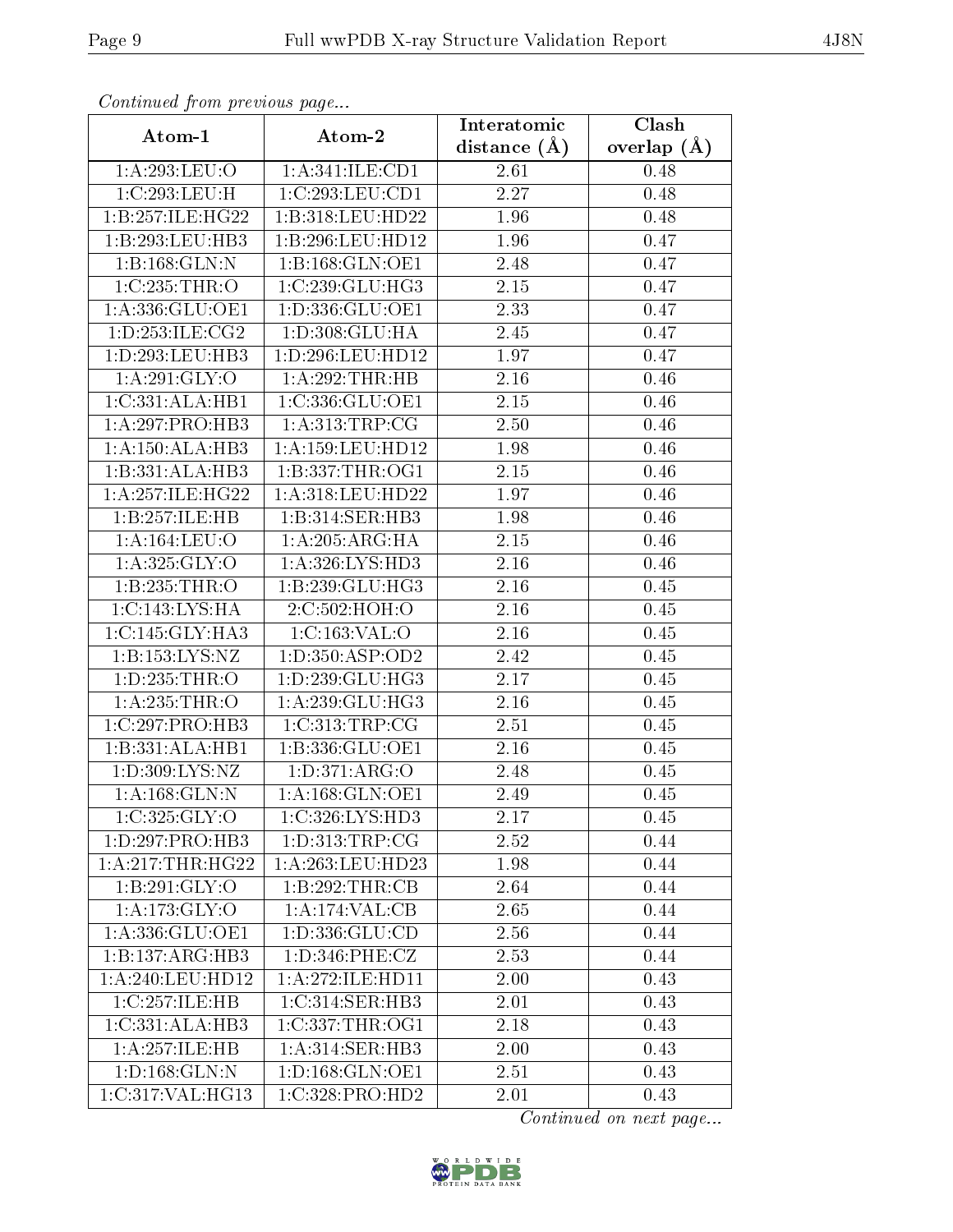| $P$ $\sim$ $P$ $\sim$ $\sim$ $P$ $\sim$ $\sim$ $P$ $\sim$ $\sim$ $P$ $\sim$ $\sim$ $\sim$ $\sim$ |                                    | Interatomic       | <b>Clash</b>      |
|--------------------------------------------------------------------------------------------------|------------------------------------|-------------------|-------------------|
| Atom-1                                                                                           | Atom-2                             | distance $(A)$    | overlap $(A)$     |
|                                                                                                  | $1:A:336:GLU:CD$ $1:D:336:GLU:OE1$ | 2.57              | $\overline{0.42}$ |
| 1:B:262:LEU:HD13                                                                                 | 1:B:270:LEU:HD11                   | 2.01              | 0.42              |
| 1:A:166:LYS:NZ                                                                                   | 1:A:202:ASP:O                      | 2.37              | 0.42              |
| 1:B:253:ILE:HG22                                                                                 | 1:B:308:GLU:HA                     | 2.02              | 0.42              |
| 1:C:253:ILE:HG22                                                                                 | 1:C:308:GLU:HA                     | 2.01              | 0.42              |
| 1: A: 253: ILE: HG21                                                                             | 1:A:308:GLU:HA                     | 2.01              | 0.42              |
| 1:B:217:THR:HG22                                                                                 | 1:B:263:LEU:HD23                   | 1.99              | 0.42              |
| 1: D: 150: ALA: HB3                                                                              | 1:D:159:LEU:HD12                   | 2.02              | 0.42              |
| 1:B:240:LEU:HD12                                                                                 | 1:B:272:ILE:HD11                   | $\overline{2.01}$ | 0.42              |
| 1:A:220:ARG:O                                                                                    | 1: A:224:LYS:HG3                   | 2.20              | 0.42              |
| 1:B:297:PRO:HB3                                                                                  | 1:B:313:TRP:CG                     | 2.55              | 0.41              |
| 1:C:168:GLN:N                                                                                    | 1:C:168:GLN:OE1                    | 2.51              | 0.41              |
| 1:C:184:ILE:O                                                                                    | 1:C:188:LEU:HG                     | 2.20              | 0.41              |
| 1: D: 253: ILE: HG22                                                                             | 1:D:308:GLU:HA                     | 2.02              | 0.41              |
| 1:D:257:ILE:HB                                                                                   | 1: D: 314: SER: HB3                | 2.03              | 0.41              |
| 1:B:212:TYR:O                                                                                    | 1:B:214:PRO:HD3                    | 2.20              | 0.41              |
| 1: D:204:THR:O                                                                                   | 1: D: 205: ARG: CB                 | 2.67              | 0.41              |
| 1: A:204:THR:O                                                                                   | 1:A:205:ARG:HG3                    | 2.20              | 0.41              |
| 1:C:240:LEU:HD12                                                                                 | 1:C:272:ILE:HD11                   | 2.03              | 0.41              |
| 1:B:150:ALA:HB3                                                                                  | 1:B:159:LEU:HD12                   | 2.03              | 0.41              |
| 1: A:309: LYS: NZ                                                                                | 1:A:371:ARG:O                      | 2.51              | 0.41              |
| 1:C:253:ILE:HG23                                                                                 | 1:C:281:ALA:HB2                    | 2.02              | 0.41              |
| 1:D:318:LEU:HD12                                                                                 | 1: D: 318: LEU: HA                 | 1.93              | 0.41              |
| 1: A:184: ILE: O                                                                                 | 1: A: 188: LEU: HG                 | 2.21              | 0.41              |
| 1: A: 190: HIS: CG                                                                               | 1:A:191:PRO:HD2                    | 2.56              | 0.41              |
| 1: D: 164: LEU: O                                                                                | 1: D: 205: ARG: HA                 | $\overline{2.20}$ | 0.41              |
| 1: D: 190: HIS: CG                                                                               | 1:D:191:PRO:HD2                    | 2.56              | 0.41              |
| 1: D: 259: PRO: HD2                                                                              | 1: D: 295: TYR: CZ                 | 2.57              | 0.40              |
| 1:B:325:GLY:O                                                                                    | 1:B:326:LYS:HD3                    | 2.21              | 0.40              |

Continued from previous page...

There are no symmetry-related clashes.

### 5.3 Torsion angles (i)

#### 5.3.1 Protein backbone (i)

In the following table, the Percentiles column shows the percent Ramachandran outliers of the chain as a percentile score with respect to all X-ray entries followed by that with respect to entries of similar resolution.

The Analysed column shows the number of residues for which the backbone conformation was analysed, and the total number of residues.



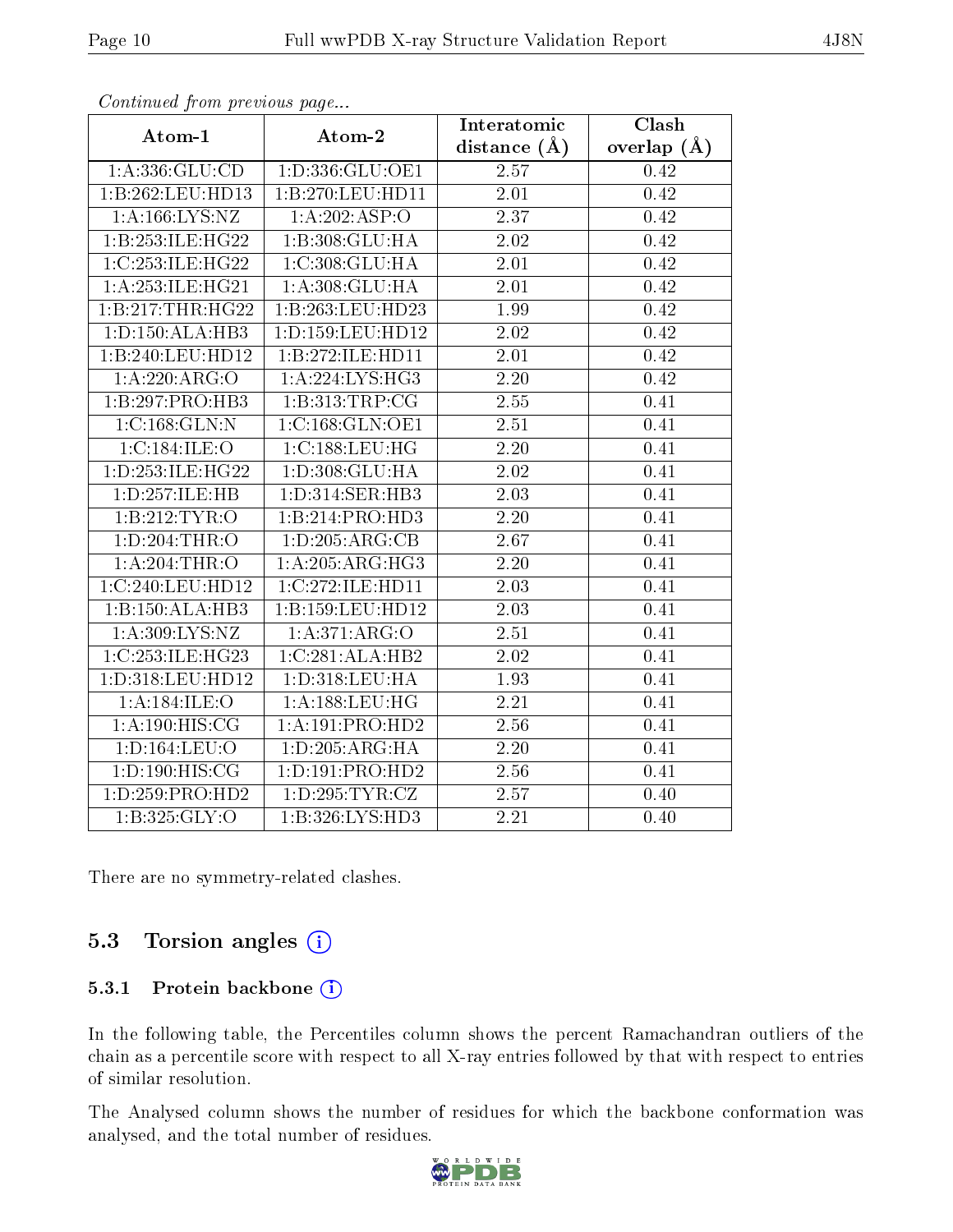| Mol | Chain   | Analysed          | Favoured     | Allowed   | Outliers  | Percentiles        |
|-----|---------|-------------------|--------------|-----------|-----------|--------------------|
|     | A       | $264/279$ (95%)   | $245(93\%)$  | $14(5\%)$ | $5(2\%)$  | 31<br>$^{\prime}8$ |
|     | B       | $264/279$ (95%)   | 248 $(94\%)$ | 14 $(5%)$ | $2(1\%)$  | 53<br>19           |
|     | $\rm C$ | $264/279$ (95%)   | 248 $(94\%)$ | 14 $(5%)$ | $2(1\%)$  | 53<br>19           |
|     | D       | $263/279$ (94\%)  | 248 $(94\%)$ | 14 (5%)   | $1(0\%)$  | 34<br>67           |
| All | All     | $1055/1116$ (94%) | 989 (94\%)   | 56(5%)    | $10(1\%)$ | 50<br>17           |

All (10) Ramachandran outliers are listed below:

| Mol | Chain | Res | Type       |
|-----|-------|-----|------------|
| 1   | А     | 174 | VAL        |
| 1   | В     | 292 | THR        |
| 1   | A     | 291 | GLY        |
| 1   | А     | 292 | THR        |
| 1   | В     | 287 | <b>ASP</b> |
| 1   | D     | 288 | THR        |
| 1   | A     | 143 | LYS        |
| 1   | A     | 288 | THR        |
| 1   | С     | 144 | PHE        |
|     | C     | 288 | THR        |

#### 5.3.2 Protein sidechains (i)

In the following table, the Percentiles column shows the percent sidechain outliers of the chain as a percentile score with respect to all X-ray entries followed by that with respect to entries of similar resolution.

The Analysed column shows the number of residues for which the sidechain conformation was analysed, and the total number of residues.

| Mol | Chain   | Analysed        | Rotameric | Outliers  | Percentiles |
|-----|---------|-----------------|-----------|-----------|-------------|
|     | A       | $235/247$ (95%) | 228 (97%) | 7(3%)     | 70<br>41    |
|     | Β       | $235/247$ (95%) | 231 (98%) | $4(2\%)$  | 82<br>60    |
|     | $\rm C$ | $235/247$ (95%) | 231 (98%) | $4(2\%)$  | 82<br>60    |
|     | D.      | $234/247$ (95%) | 231 (99%) | $3(1\%)$  | 86<br>69    |
| All | All     | 939/988 (95%)   | 921 (98%) | $18(2\%)$ | 80<br>57    |

All (18) residues with a non-rotameric sidechain are listed below:

| Mol | Chain | $\parallel$ Res | тре |
|-----|-------|-----------------|-----|
|     |       |                 |     |

Continued on next page...

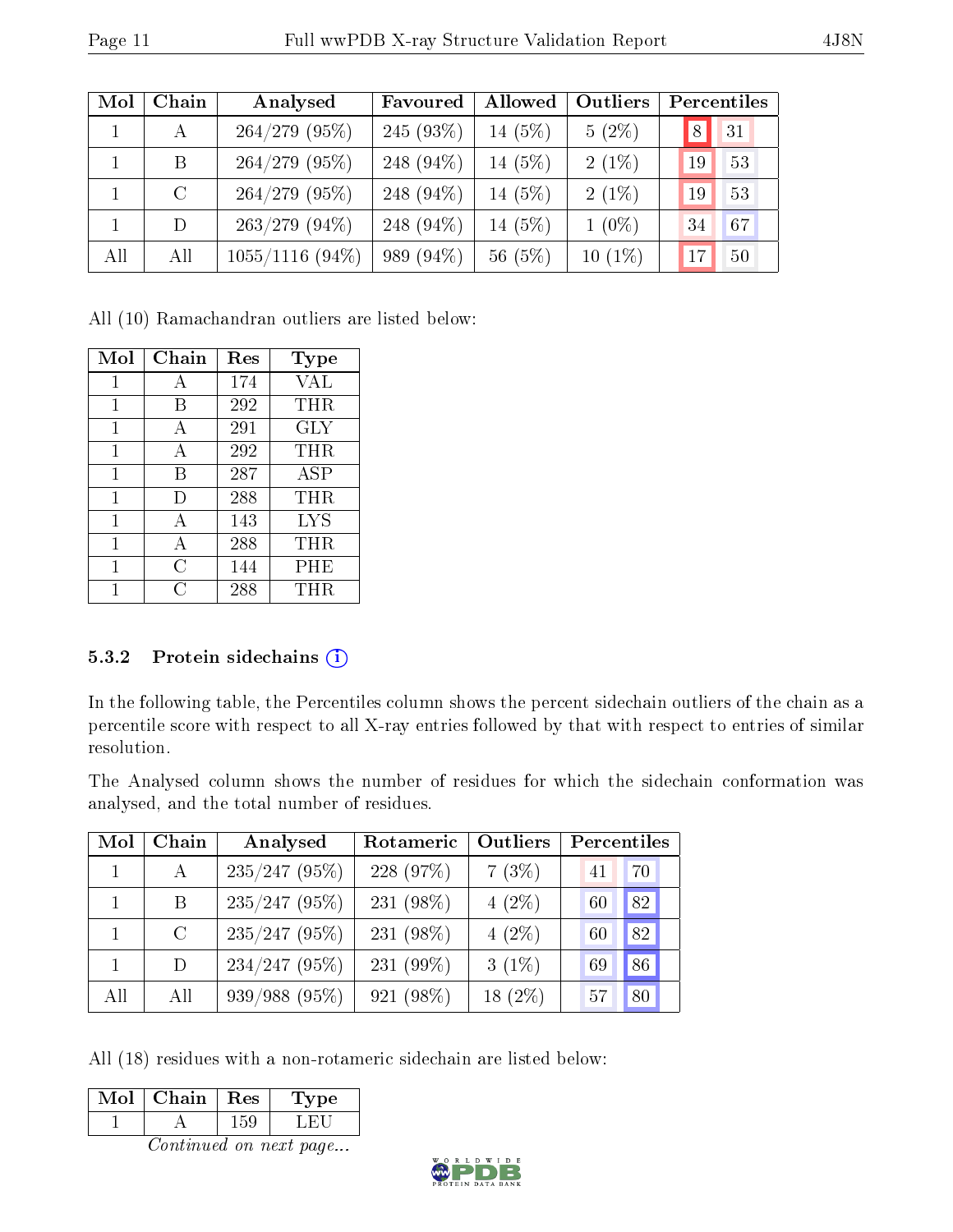| Mol            | Chain                   | Res | Type       |
|----------------|-------------------------|-----|------------|
| 1              | А                       | 204 | <b>THR</b> |
| $\mathbf{1}$   | $\boldsymbol{A}$        | 221 | GLU        |
| $\mathbf{1}$   | $\overline{\rm A}$      | 271 | <b>LYS</b> |
| $\mathbf 1$    | $\overline{\rm A}$      | 277 | TRP        |
| $\mathbf{1}$   | $\overline{\rm A}$      | 293 | <b>LEU</b> |
| $\mathbf{1}$   | $\overline{A}$          | 294 | ASP        |
| $\mathbf{1}$   | $\overline{\mathrm{B}}$ | 159 | <b>LEU</b> |
| $\mathbf{1}$   | B                       | 221 | GLU        |
| $\mathbf{1}$   | $\, {\bf B}$            | 271 | <b>LYS</b> |
| $\mathbf{1}$   | $\overline{\mathbf{B}}$ | 277 | TRP        |
| $\overline{1}$ | $\overline{\rm C}$      | 159 | <b>LEU</b> |
| $\mathbf{1}$   | $\overline{\rm C}$      | 271 | <b>LYS</b> |
| $\mathbf{1}$   | $\overline{\rm C}$      | 277 | TRP        |
| $\mathbf 1$    | $\overline{C}$          | 293 | <b>LEU</b> |
| $\mathbf 1$    | D                       | 159 | LEU        |
| $\mathbf 1$    | D                       | 271 | <b>LYS</b> |
| $\overline{1}$ | D                       | 277 | TRP        |

Continued from previous page.

Some sidechains can be flipped to improve hydrogen bonding and reduce clashes. All (1) such sidechains are listed below:

| Mol | Chain | $\perp$ Res | 1 vpe |
|-----|-------|-------------|-------|
|     |       |             |       |

#### 5.3.3 RNA (i)

There are no RNA molecules in this entry.

### 5.4 Non-standard residues in protein, DNA, RNA chains (i)

There are no non-standard protein/DNA/RNA residues in this entry.

### 5.5 Carbohydrates (i)

There are no carbohydrates in this entry.

### 5.6 Ligand geometry (i)

There are no ligands in this entry.

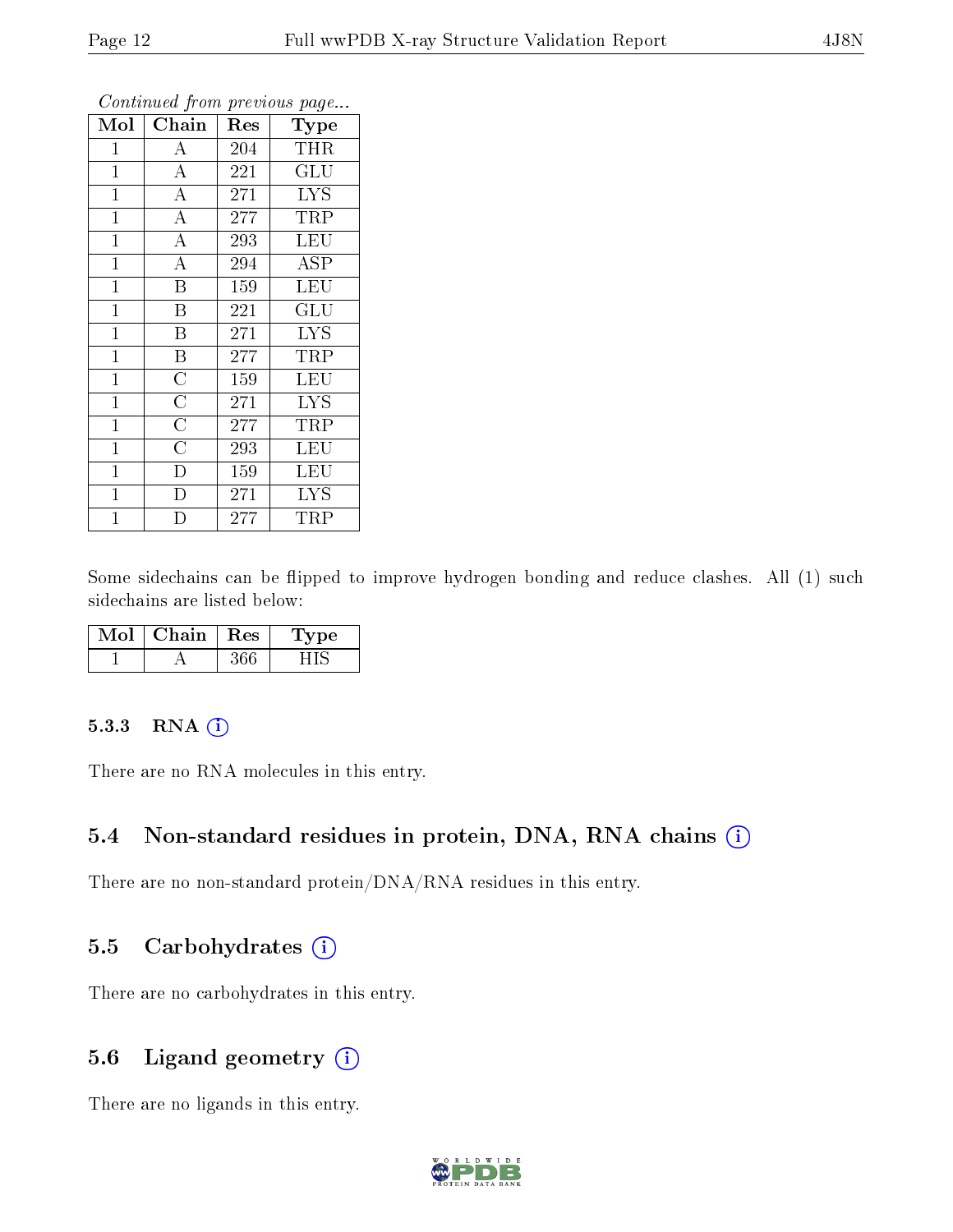# 5.7 [O](https://www.wwpdb.org/validation/2017/XrayValidationReportHelp#nonstandard_residues_and_ligands)ther polymers (i)

There are no such residues in this entry.

# 5.8 Polymer linkage issues (i)

There are no chain breaks in this entry.

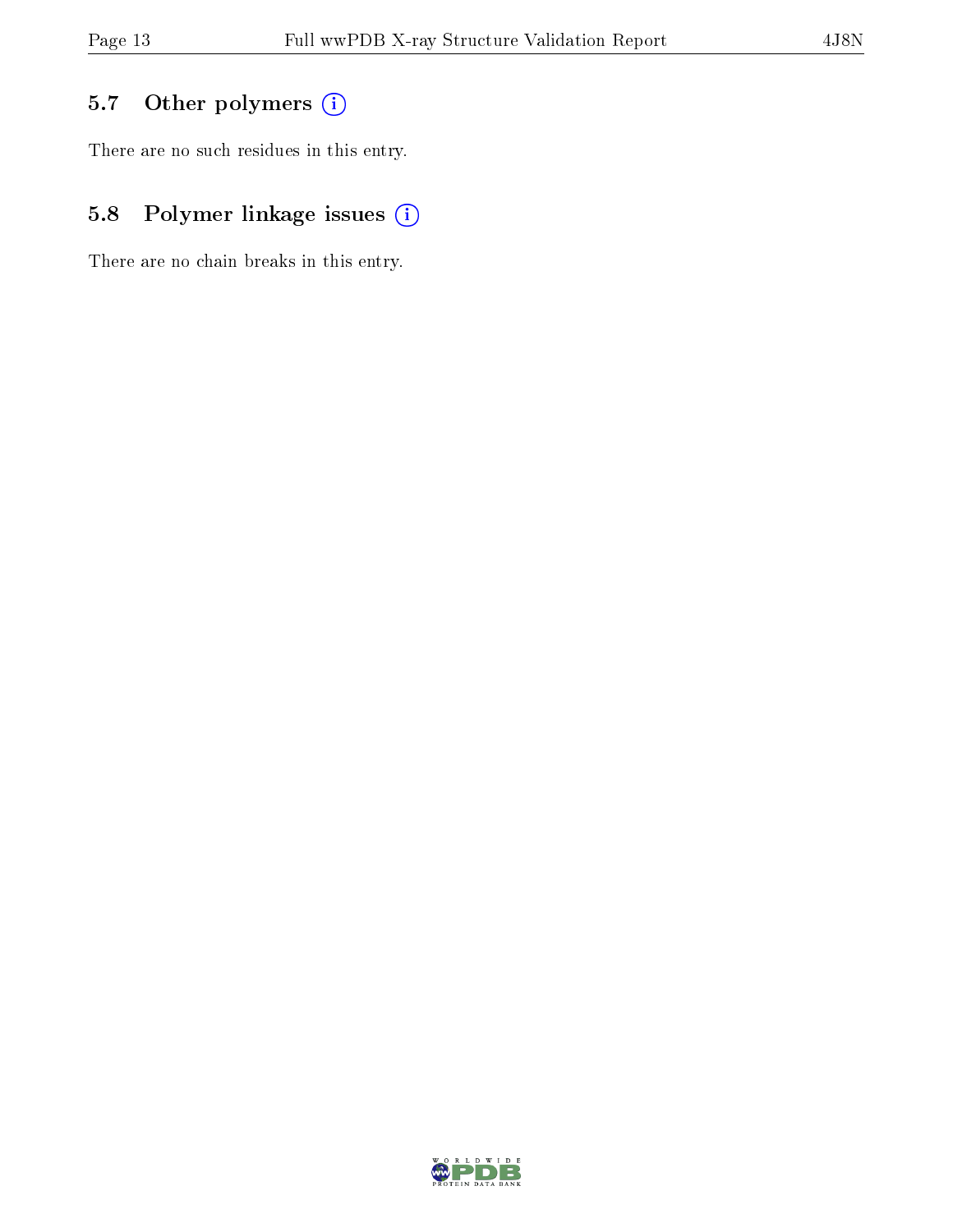# 6 Fit of model and data  $(i)$

# 6.1 Protein, DNA and RNA chains  $(i)$

In the following table, the column labelled  $#RSRZ> 2'$  contains the number (and percentage) of RSRZ outliers, followed by percent RSRZ outliers for the chain as percentile scores relative to all X-ray entries and entries of similar resolution. The OWAB column contains the minimum, median,  $95<sup>th</sup>$  percentile and maximum values of the occupancy-weighted average B-factor per residue. The column labelled ' $Q< 0.9$ ' lists the number of (and percentage) of residues with an average occupancy less than 0.9.

| Mol | Chain   | Analysed        | $<$ RSRZ $>$ | $\#\text{RSRZ}{>}2$                            |             | $OWAB(A^2)$      | Q <sub>0.9</sub> |
|-----|---------|-----------------|--------------|------------------------------------------------|-------------|------------------|------------------|
|     |         | 266/279(95%)    | 0.11         | $2(0\%)$ 86                                    | $\sqrt{74}$ | 69, 98, 152, 168 |                  |
|     | B       | 266/279(95%)    | 0.14         | $5(1\%)$<br>66                                 | 48          | 69, 98, 151, 181 |                  |
|     | $\rm C$ | $266/279$ (95%) | 0.11         | $3(1\%)$<br>80                                 | 66          | 69, 98, 150, 183 |                  |
|     |         | $265/279(94\%)$ | 0.14         | $4(1\%)$<br>$\overline{4}$ $73$ $\overline{ }$ | 56          | 68, 96, 150, 169 |                  |
| All | All     | 1063/1116(95%)  | 0.13         | 14 $(1\%)$ 77                                  | 61          | 68, 98, 152, 183 |                  |

All (14) RSRZ outliers are listed below:

| Mol            | $Chain$        | $\operatorname{Res}% \left( \mathcal{N}\right) \equiv\operatorname{Res}(\mathcal{N}_{0},\mathcal{N}_{0})$ | <b>Type</b> | $_{\rm RSRZ}$ |
|----------------|----------------|-----------------------------------------------------------------------------------------------------------|-------------|---------------|
| $\mathbf{1}$   | С              | 185                                                                                                       | GLN         | 4.3           |
| $\mathbf{1}$   | $\overline{C}$ | 161                                                                                                       | LEU         | 3.0           |
| $\mathbf{1}$   | D              | 279                                                                                                       | VAL         | 2.9           |
| $\mathbf{1}$   | А              | 161                                                                                                       | LEU         | 2.7           |
| $\mathbf{1}$   | А              | 185                                                                                                       | GLN         | 2.6           |
| $\mathbf{1}$   | B              | 161                                                                                                       | LEU         | 2.5           |
| $\mathbf{1}$   | D              | 206                                                                                                       | VAL         | 2.5           |
| $\mathbf{1}$   | B              | 279                                                                                                       | <b>VAL</b>  | 2.4           |
| $\mathbf{1}$   | D              | 281                                                                                                       | ALA         | 2.2           |
| $\overline{1}$ | B              | 185                                                                                                       | <b>GLN</b>  | 2.2           |
| $\mathbf{1}$   | В              | 143                                                                                                       | LYS         | 2.1           |
| 1              | $\overline{C}$ | 149                                                                                                       | LEU         | 2.1           |
| $\mathbf{1}$   | В              | 149                                                                                                       | LEU         | 2.0           |
| $\overline{1}$ | D              | 346                                                                                                       | $\rm PHE$   | 2.0           |

### 6.2 Non-standard residues in protein, DNA, RNA chains (i)

There are no non-standard protein/DNA/RNA residues in this entry.